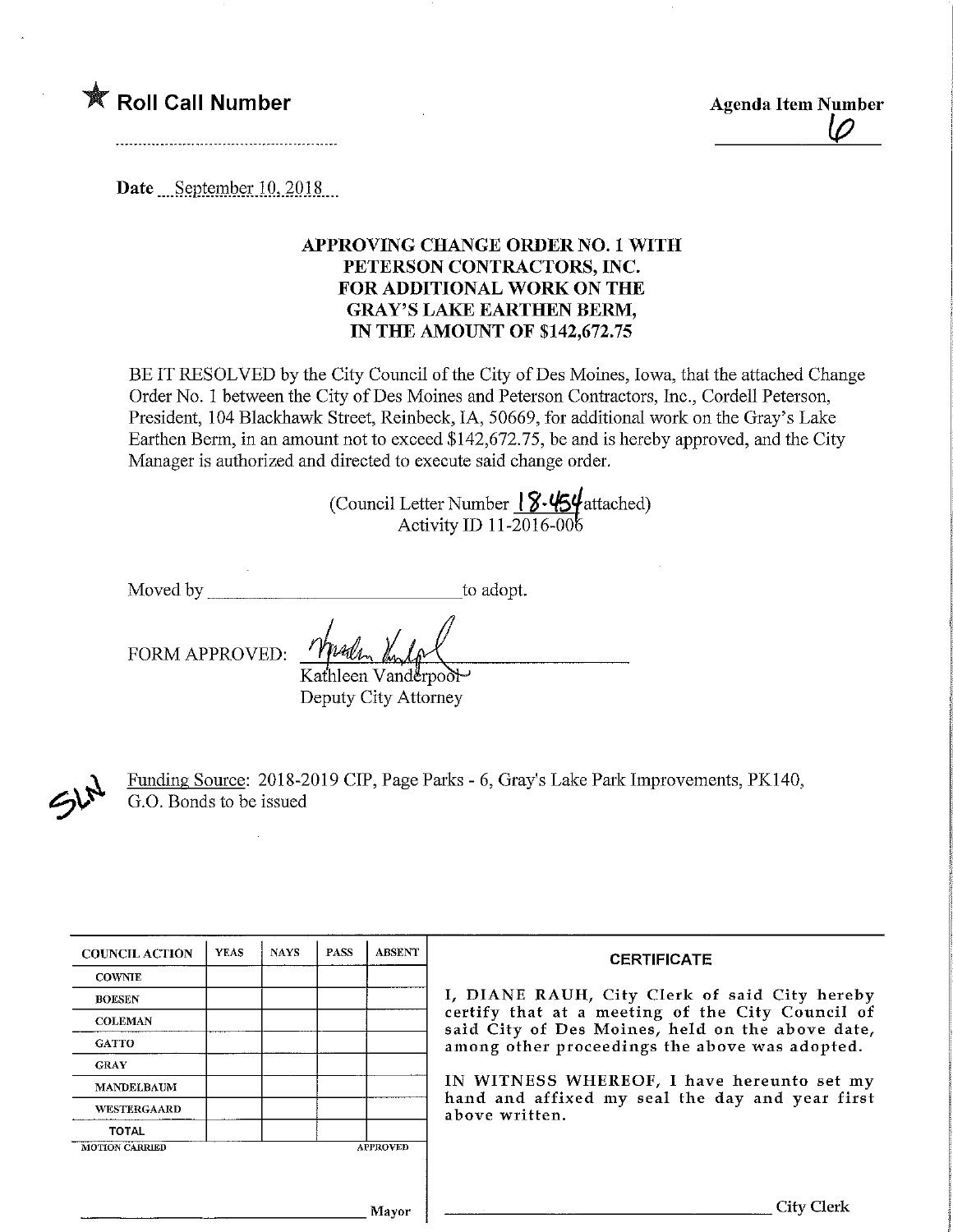## ENGmEERING DEPARTMENT CITY OF DES MOINES, IOWA



#### CHANGE ORDER AGREEMENT NO. 1

Date: August 30, 2018

INITIATED BY: Engineering

Contractor: Peterson Contractors, Inc.

Project: Gray's Lake Earthen Berm Stabilization

Activity ID: 11-2016-006

### DESCRIPTION OF CHANGE ORDER AND PURPOSE

This change order provides for additional bank stabilization at the eastern end of the project limists due to changes in the scope of the Gray's Station Pedestrian Bridge project.

## SETTLEMENT FOR COST OF CHANGED WORK

## A. CHANGE OF PLANS TO BE INCLUDED IN AS-BUILT MEASUREMENT OF CONTRACT ITEMS:

| <b>ITEM DESCRIPTION</b>                               | <b>UNITS</b>      | <b>UNIT PRICE</b> | <b>AMOUNT</b> |
|-------------------------------------------------------|-------------------|-------------------|---------------|
| 3 Excavation, Class 10                                | 1,450.0000 CY     | \$15.75           | \$22,837.50   |
| Subgrade Preparation, Bank Stabilization              | 4.0000 STA        | \$955.00          | \$3,820.00    |
| Granular Filter Stone                                 | 750,0000 TON      | \$20.75           | \$15,562.50   |
| 13 Pavement Removal                                   | 635.0000 SY       | \$5.15            | \$3,270.25    |
| 20 Temporary Rolled Erosion Control<br>Product (RECP) | 2,100.0000 SY     | \$1.70            | \$3,570.00    |
| 21 Rip Rap, Class B                                   | 1,800,0000 TON    | \$47.50           | \$85,500.00   |
| 32 Live Stakes                                        | 550,0000 EACH     | \$14.75           | \$8,112.50    |
|                                                       | NET CHANGE PART A |                   | \$142,672.75  |
|                                                       |                   |                   |               |
|                                                       |                   | <b>TOTAL</b>      | \$142,672.75  |